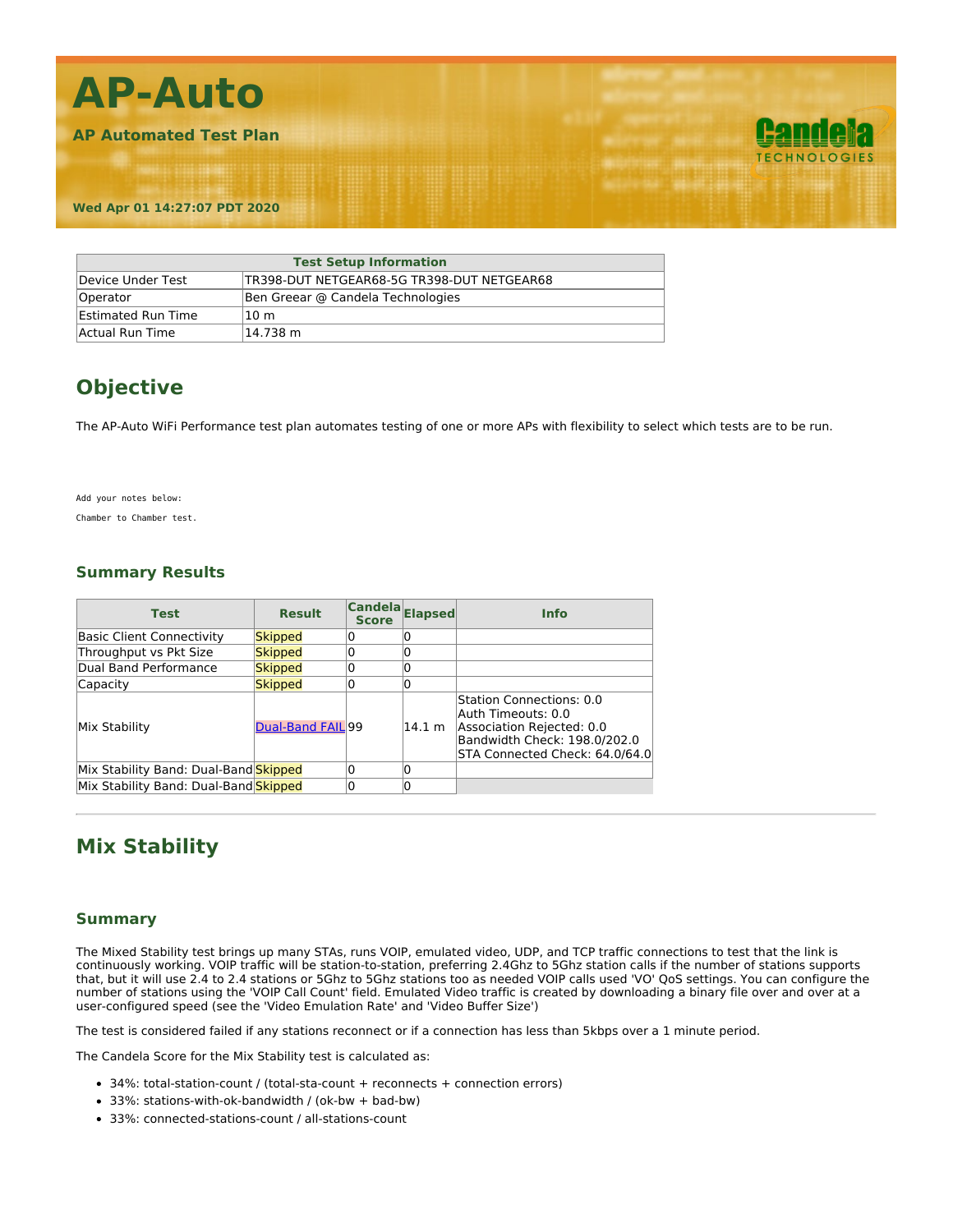### **Mix Stability Results**

| <b>Type</b>             | Result | <b>Notes</b>                                 |
|-------------------------|--------|----------------------------------------------|
| Configuration NOTE INFO |        | Configured to skip 2.4Ghz band test.         |
| Configuration NOTE INFO |        | Configured to skip 5Ghz band test.           |
| Configuration NOTE INFO |        | Configured to skip 2.4Ghz band test.         |
| Configuration NOTE INFO |        | Configured to skip 5Ghz band test.           |
| Configuration NOTE INFO |        | Skipping DUT idx: 1: No 5Ghz DUT configured. |
| Configuration NOTE INFO |        | Configured to skip 2.4Ghz band test.         |
| Configuration NOTE INFO |        | Configured to skip 5Ghz band test.           |
| Configuration NOTE INFO |        | Skipping DUT idx: 2: No 5Ghz DUT configured. |

# **Mix Stability Results for Dual-Band**

| Type                                                                                          | <b>Result</b> | <b>Notes</b>                                   |
|-----------------------------------------------------------------------------------------------|---------------|------------------------------------------------|
| DUT: TR398-DUT NETGEAR68 TR398-DUT NETGEAR68-5G 2.4Ghz cv 14-1.1-<br>$ 1.5t_001003-1.0.2 $    | FAIL          | Minimum 1m Rx-Bps below 5Kbps<br>cutoff: 2189  |
| DUT: TR398-DUT NETGEAR68 TR398-DUT NETGEAR68-5G 2.4Ghz cv tcp-1.1-<br>$1.5t_{a}01003-1.0.1-A$ | FAIL          | Minimum 1m Rx-Bps below 5Kbps<br>cutoff: 0     |
| DUT: TR398-DUT NETGEAR68 TR398-DUT NETGEAR68-5G 2.4Ghz cv V-1.81-<br>$1.5t_{a}00508-1.0.0-A$  | FAIL          | Minimum 1m Rx-Bps below 5Kbps<br>$l$ cutoff: 0 |
| DUT: TR398-DUT NETGEAR68 TR398-DUT NETGEAR68-5G 2.4Ghz cv V-1.82-<br>$1.5t_{a}00509-1.0.0-A$  | FAIL          | Minimum 1m Rx-Bps below 5Kbps<br>cutoff: 0     |

Port Reset Totals



Throughput for each Station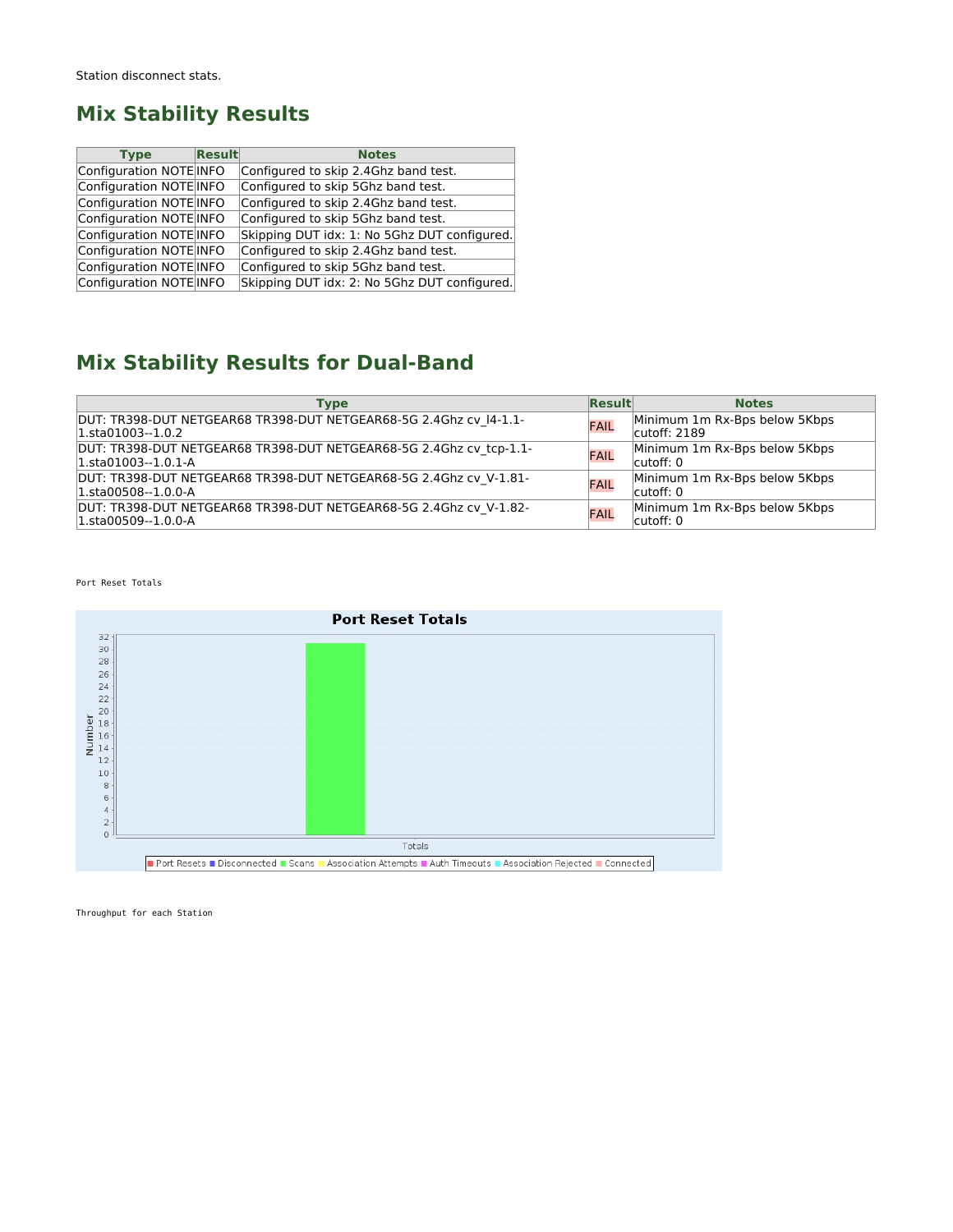

Realtime Throughput for: Mix Stability



| <b>Test configuration and LANforge software version</b> |                                              |  |
|---------------------------------------------------------|----------------------------------------------|--|
| Auto-Helper                                             | true                                         |  |
| Skip 2.4Ghz Tests                                       | true                                         |  |
| Skip 5Ghz Tests                                         | true                                         |  |
| Loop Iterations:                                        | $\mathbf{1}$                                 |  |
| 2.4Ghz Station Count:                                   | 32                                           |  |
| <b>5Ghz Station Count:</b>                              | 64                                           |  |
| Dual-Band Station Count:                                | 64                                           |  |
| Duration-20                                             | 20                                           |  |
| Hunt Retries:                                           | 1                                            |  |
| Multi-Conn                                              | $\mathbf{1}$                                 |  |
| ToS                                                     | $\Omega$                                     |  |
| <b>Upstream Port</b>                                    | 1.1.1 eth1 Firmware: 0. 6-1 Resource: TR-398 |  |
| <b>Reset Stability Duration:</b>                        | 5 <sub>m</sub>                               |  |
| Long-Term Station Count:                                | $\overline{2}$                               |  |
| <b>VOIP Call Count:</b>                                 | 10                                           |  |
| <b>Stability UDP Download</b><br>Rate:                  | 40000                                        |  |
| Stability UDP Upload Rate: 15000                        |                                              |  |
| <b>Stability TCP Download</b><br>Rate:                  | 1544000                                      |  |
| <b>Stability TCP Upload Rate:</b>                       | l0                                           |  |
| Long-Term Duration:                                     | 5 <sub>m</sub>                               |  |
| Long-Term Graph Interval: 30                            |                                              |  |
| Long-Term Download<br>Rate:                             | 85%                                          |  |
| Video Emulation Rate:                                   | 700000                                       |  |
| Video Buffer Size:                                      | 500000                                       |  |
| Long-Term Upload Rate:                                  | 85%                                          |  |
|                                                         |                                              |  |